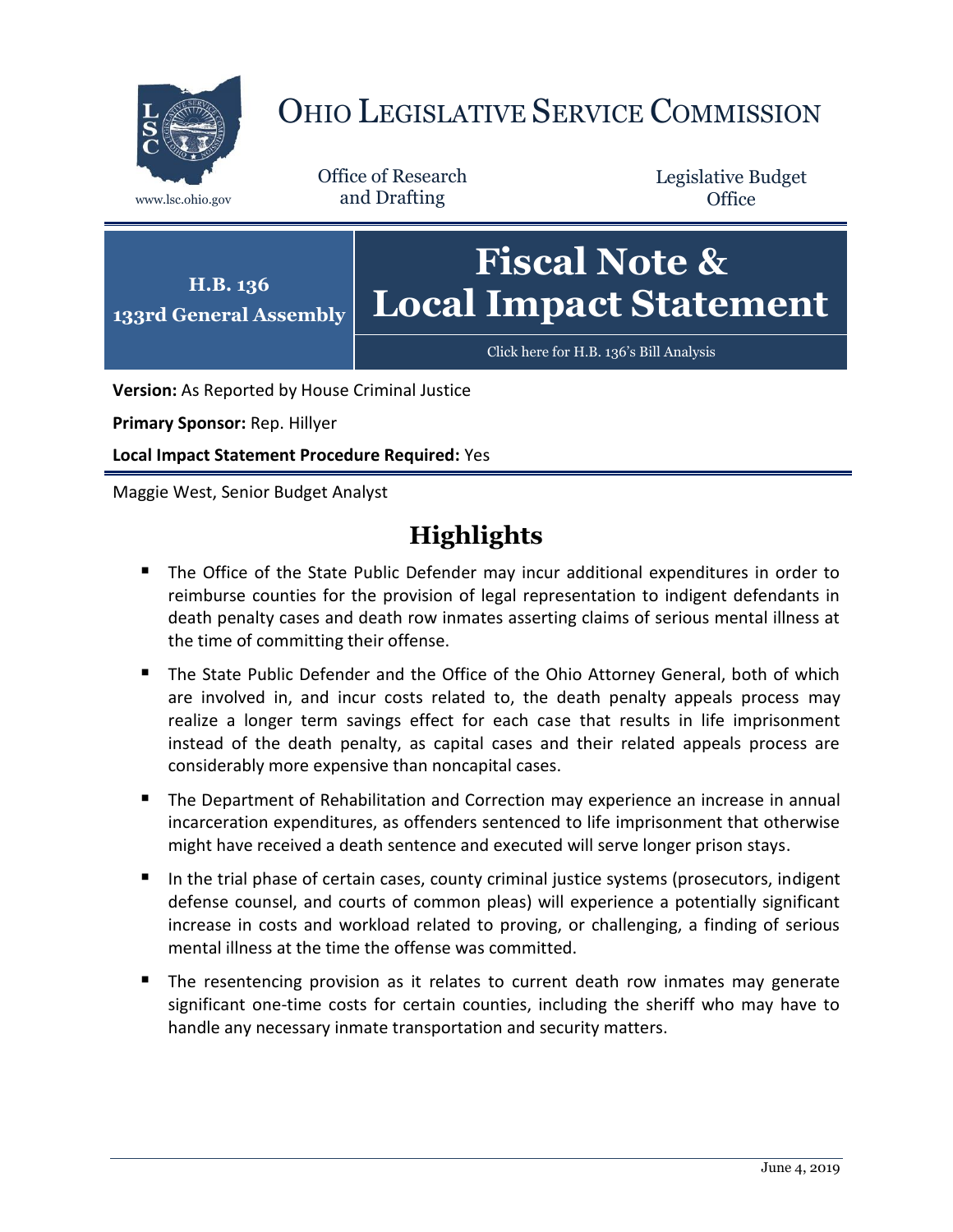For each case that results in life imprisonment instead of the imposition of the death penalty as a result of the bill's provisions, a longer term expenditure savings effect may be created for the county criminal justice system where the offense was committed, specifically the county prosecutor, as capital cases and their related appeals process are considerably more expensive than noncapital cases.

# **Detailed Analysis**

The bill: (1) prohibits a person convicted of aggravated murder who shows that they had a "serious mental illness" at the time of the offense from being sentenced to death for that offense and instead requires them to be sentenced to life imprisonment without parole, (2) requires the resentencing of a person previously sentenced to death who proves that they had a "serious mental illness" at the time of the offense to life imprisonment (and provides a mechanism for resentencing), and (3) defines "serious mental illness" for purposes of the bill's provisions.

These changes are derived from one of the 56 recommendations made by the Joint Task Force to Review the Administration of Ohio's Death Penalty in their final report issued in May 2014. The Task Force was commissioned by the Chief Justice of the Ohio Supreme Court and charged with reviewing Ohio's policies concerning the death penalty in order to address continuing concerns of fairness and reliability.

The county is responsible for trying and sentencing defendants in aggravated murder cases regardless of whether there is a death specification. This includes both the costs for the prosecution and defense counsel, as many defendants in murder cases are indigent. Any aggravated murder trial, regardless of the presence of a death specification, will likely incur costs for expert witness consultation and testimony, psychologists, and investigators. Those costs are not likely to differ significantly based solely on the presence or absence of a death specification, however, death penalty cases are bifurcated, meaning there are two phases: a guilt phase and a penalty phase. As such, many of the costs incurred in the guilt phase tend to be duplicated in the penalty phase, thereby significantly increasing the overall costs to try a death penalty case. Other costs, such as jury compensation, defense mitigation and prosecution experts, the number of defense attorneys required, and defense counsel compensation vary by case and by county.

A mix of quantitative and qualitative studies of other states have found that the cost of a case in which a death penalty has been sought and imposed is higher than a murder case in which life imprisonment has been imposed. These studies generally support the following conclusions:

- In some states, capital cases exceed the cost of life imprisonment cases in the range of up to between \$1 million and \$3 million per case.
- The total amount expended in a capital case is between two and a half and five times as much as a noncapital case.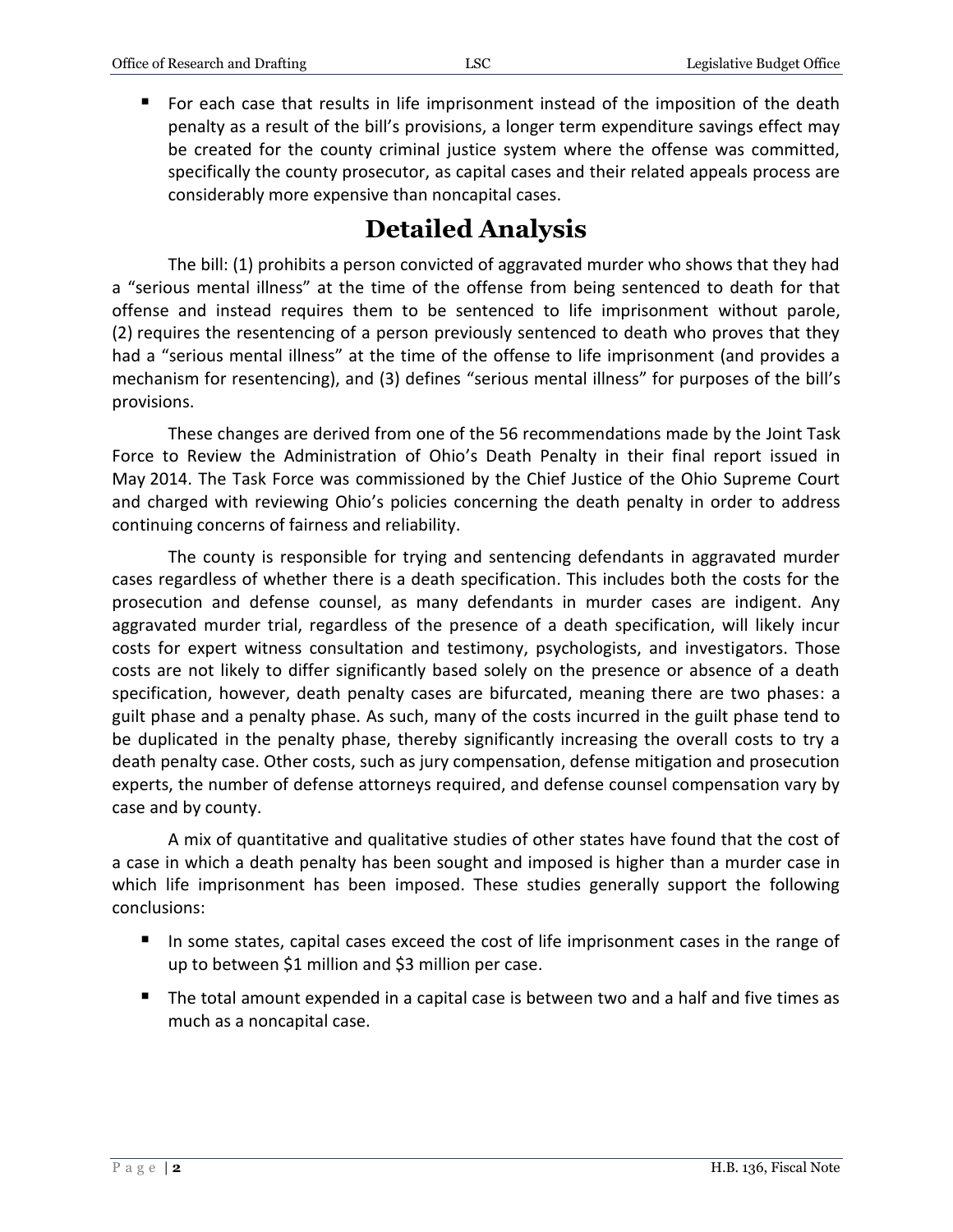### **Prohibition against sentencing to death**

The bill expands beyond current Supreme Court rulings and prevents execution in more cases by prohibiting a person convicted of aggravated murder who shows that they had a serious mental illness at the time of committing the offense from receiving a death sentence. Instead, the bill requires the court or panel of three judges to sentence the offender to life imprisonment without parole in a case where: (1) the matter of the offender's serious mental illness was raised at the time of the commission of the offense and the offender was found to be ineligible for a death sentence due to serious mental illness, and (2) the offender was convicted of aggravated murder and one or more death penalty specifications.

#### **Trial cost increase**

This provision likely means an increase in workload on certain death penalty eligible aggravated murder cases to prove, or challenge, a finding of serious mental illness at the time the offense was committed. Specifically, additional costs may be incurred by the prosecution and defense to pay for expert witnesses, which can be significant and cost in the thousands of dollars, and for the Office of the State Public Defender to reimburse counties for all or a portion of their costs incurred in the provision of legal representation to indigent defendants in death penalty cases.

#### **Appellate cost savings**

If a case results in life imprisonment instead of the death penalty, a longer term expenditure savings effect may be created for the county where the offense was committed, specifically the county prosecutor, and for the state, specifically the State Public Defender and the Office of the Ohio Attorney General. All three of these public authorities are involved in, and incur costs related to, the death penalty appeals process. It is possible that this longer term savings effect may greatly exceed any additional trial costs incurred prior to the imposition of the death penalty.

#### **State incarceration cost increase**

The Department of Rehabilitation and Correction would likely experience an increase in annual incarceration expenditures for each offender sentenced to life imprisonment under the bill instead of the death penalty, as offenders that otherwise would have been executed under current law will end up serving longer prison stays. The average stay on death row is just over 17 years at a total cost of around \$473,000, while the average length of stay for life without parole is estimated at around 27 years at a total cost of around \$751,000.

## **Resentencing of person previously sentenced to death**

Under the bill, a person convicted of aggravated murder and sentenced to death prior to the bill's effective date is permitted to file a petition with the court claiming that they had a serious mental illness at the time of committing their offense. If the court finds that the person did have a serious mental illness at the time of committing the offense, the court is required to resentence that person to life imprisonment.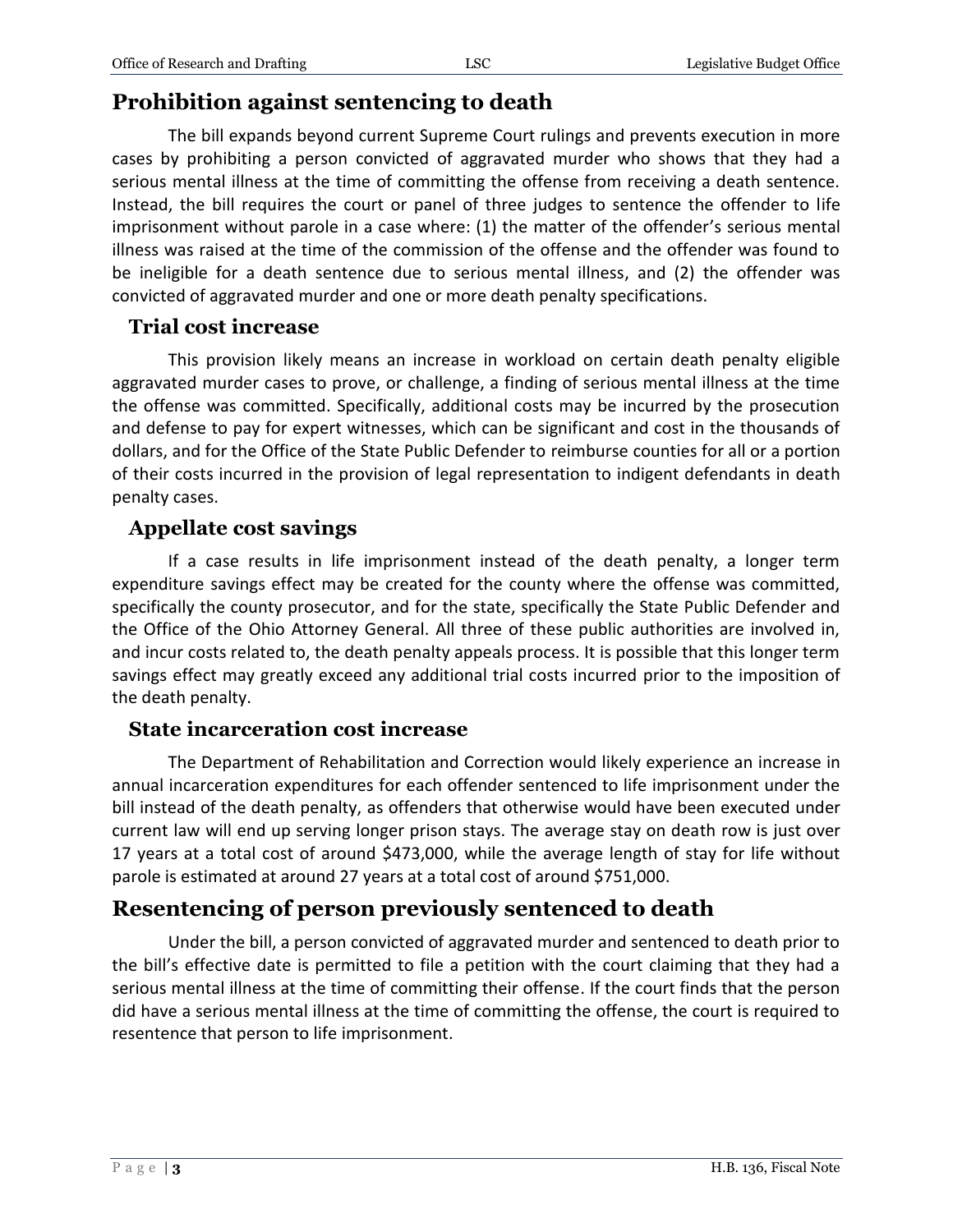As of April 26, 2019, there were 142 individuals in Ohio with active death sentences.<sup>1</sup> The number of these inmates that may choose to file such a petition is uncertain. As previously mentioned, these kinds of proceedings can be time consuming for the court, and costly to both the prosecution and defense. A petition alleging serious mental illness by a death row inmate must be filed within 365 days of the bill's effective date.

Of Ohio's 88 counties, 36 currently have one or more offenders with an active death sentence awaiting execution. As a result of motions being filed, work is created for the sentencing court, the county prosecutor, public defenders or appointed counsel, and possibly the county sheriff. The extent to which a given county will be affected depends largely on the number of offenders filing motions and any related hearings. The table below shows the affected counties along with their corresponding number of offenders on death row.

| Number of Offenders with Active Death Sentences by County* (Total 142) |               |                |                |               |               |
|------------------------------------------------------------------------|---------------|----------------|----------------|---------------|---------------|
| <b>County</b>                                                          | <b>Number</b> | <b>County</b>  | <b>Number</b>  | <b>County</b> | <b>Number</b> |
| Hamilton                                                               | 24            | Warren         | 3              | Delaware      | 1             |
| Cuyahoga                                                               | 19            | Allen          | 2              | Erie          | $\mathbf{1}$  |
| Franklin                                                               | 11            | <b>Belmont</b> | $\overline{2}$ | Fulton        | $\mathbf{1}$  |
| Lucas                                                                  | 9             | Greene         | $\overline{2}$ | Guernsey      | $\mathbf{1}$  |
| Trumbull                                                               | 8             | Lawrence       | $\overline{2}$ | Jefferson     | $\mathbf{1}$  |
| <b>Butler</b>                                                          | 7             | Licking        | $\overline{2}$ | Madison       | 1             |
| Summit                                                                 | 7             | Lorain         | $\overline{2}$ | Marion        | $\mathbf{1}$  |
| Montgomery                                                             | 6             | Medina         | $\overline{2}$ | Noble         | $\mathbf{1}$  |
| Clark                                                                  | 5             | Ashland        | 1              | Richland      | 1             |
| Mahoning                                                               | 5             | Ashtabula      | 1              | <b>Ross</b>   | 1             |
| Stark                                                                  | 5             | Clermont       | 1              | Vinton        | 1             |
| Portage                                                                | 3             | Clinton        | 1              | Wood          | 1             |

\*As of April 26, 2019

According to the Buckeye State Sheriffs' Association, due to the security risk, offenders with a death sentence would be transported separately, meaning multiple trips for some counties, and would require the accompaniment of at least one deputy, if not two. In many cases this could involve overtime pay depending upon the number of deputies required and the

 $\overline{a}$ 

 $1$  The number of offenders in Ohio with an active death sentence was derived from information obtained from the Department of Rehabilitation and Correction, the Office of the Attorney General, and the State Public Defender. The numbers in those reports vary slightly from each other due to the timing of the reports and the fact that one offender is currently incarcerated in Idaho, one has two death sentences, and several others are pending retrial.